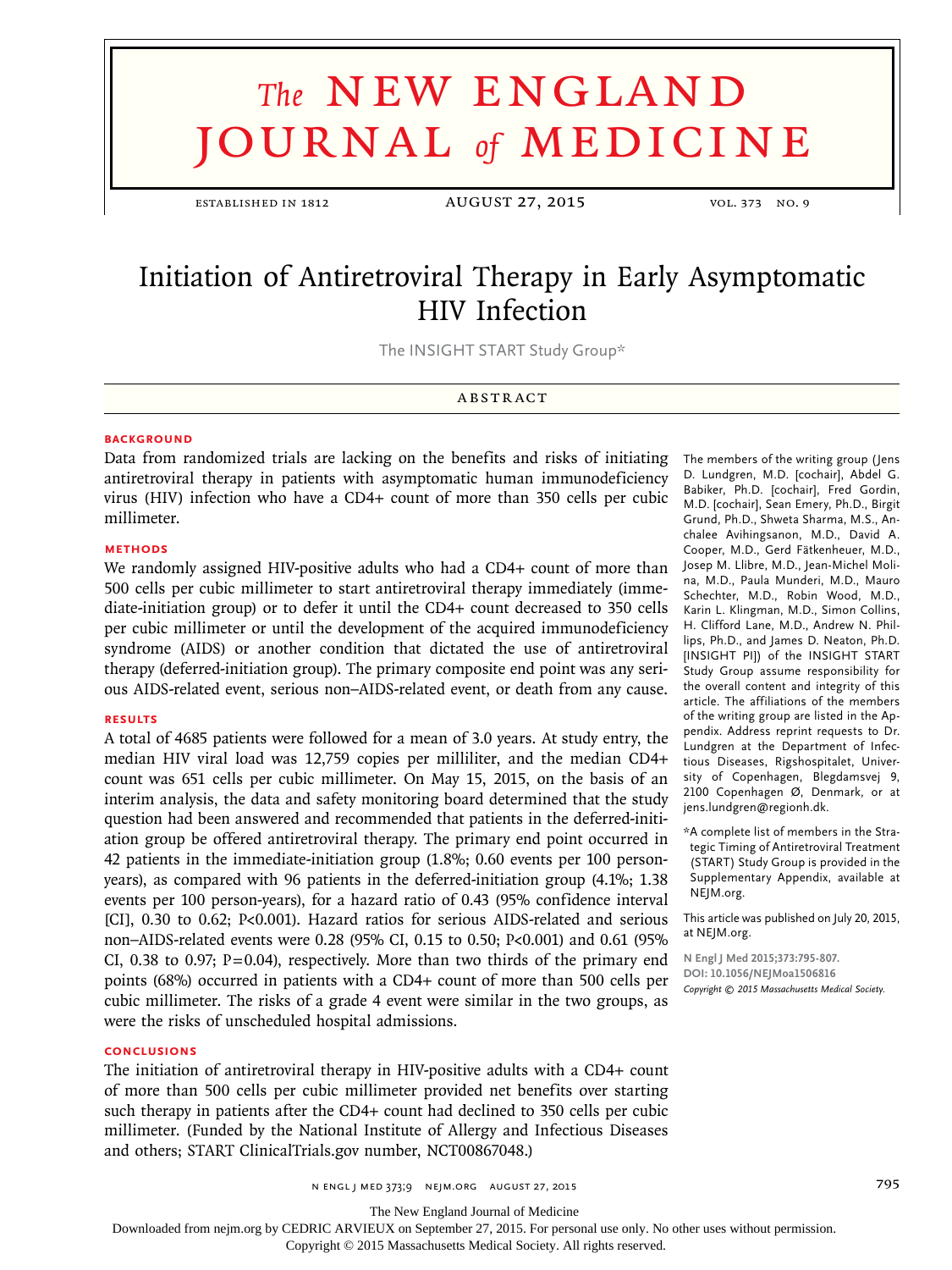HE IMMUNE COMPROMISE CAUSED BY the human immunodeficiency virus (HIV) is characterized by a loss of CD4+ T cells. Rates of HIV-associated complications and death increase as the number of these cells in peripheral blood (CD4+ count) declines. $1-3$  It has been general practice to defer the initiation of antiretroviral therapy in asymptomatic patients with a CD4+ count above a certain threshold level. The applicable threshold has changed over time, and recommendations remain inconsistent across various guidelines.4

Randomized studies that have assessed the benefits and risks of treating patients with HIV infection sooner rather than later have largely enrolled patients with a CD4+ count of less than 500 cells per cubic millimeter. In such studies, "later" has been defined as a CD4+ count of 200 or 250 cells per cubic millimeter.5-8 These data, along with observational studies, provide strong evidence for the initiation of antiretroviral therapy in patients with a CD4+ count of 350 cells per cubic millimeter.

Evidence for initiating antiretroviral therapy in patients with a CD4+ count of more than 350 cells per cubic millimeter comes mainly from the results of observational studies.<sup>9-13</sup> However, the findings of these studies are inconsistent and are subject to residual confounding.<sup>14-16</sup> Furthermore, most studies have focused only on the risks of the acquired immunodeficiency syndrome (AIDS) and death and have not fully addressed the risks and benefits of initiating antiretroviral therapy in patients with a high CD4+ count, in whom complications and death are largely attributed to non–AIDS-related events.17,18 Some studies have raised concern about the adverse effects of antiretroviral therapy on cardiovascular and renal disease, $19,20$  particularly in an aging HIVpositive population. However, in an earlier large, randomized study, the continuous use of antiretroviral therapy, as compared with intermittent therapy, reduced these risks.17,18

Given the small absolute risk of AIDS among patients with a high CD4+ count, it is important to establish whether it is safe and beneficial to initiate antiretroviral therapy in asymptomatic patients who have a CD4+ count that is much higher than 350 cells per cubic millimeter. This information is particularly important given the known benefits of antiretroviral therapy in reducing infectivity.<sup>7,21-24</sup>

In response to this gap in evidence, we designed a multicontinental randomized study, Strategic Timing of Antiretroviral Therapy (START), to determine the risks and benefits of the immediate initiation of antiretroviral therapy in asymptomatic HIV-positive patients who have a CD4+ count of more than 500 cells per cubic millimeter, as compared with deferring initiation until the CD4+ count is 350 cells per cubic millimeter.

#### Methods

The START trial was designed and conducted by the International Network for Strategic Initiatives in Global HIV Trials (INSIGHT). A description of the contributions of the study members is provided in Section 2 in the Supplementary Appendix, available with the full text of this article at NEJM.org.

#### **Study Patients**

HIV-positive patients who were 18 years of age or older and who had not yet initiated antiretroviral therapy, had no history of AIDS, and were in generally good health were eligible for the study if they had had two CD4+ counts of more than 500 cells per cubic millimeter at least 2 weeks apart within 60 days before enrollment. Women who were pregnant or breast-feeding at screening were not eligible; women who became pregnant during follow-up remained in the study. (For full details regarding the study design, see the study protocol, available at NEJM.org.) The study was approved by the institutional review board or ethics committee at each participating site, and written informed consent was obtained from all patients.

#### **Study Design**

We evaluated two strategies for initiating antiretroviral therapy: immediate initiation and deferred initiation until the CD4+ count declined to 350 cells per cubic millimeter or the development of an AIDS-related event or another condition that dictated the use of antiretroviral therapy (e.g., pregnancy).25,26 When the study was initiated in 2009, the deferral strategy was consistent with recommendations in most treatment guidelines.27-30 During the course of the study, some treatment guidelines changed. Because the evidence prompting these changes was limited, we did not revise the deferred-initiation strategy in our study.

The study protocol required the use of an ap-

The New England Journal of Medicine

Downloaded from nejm.org by CEDRIC ARVIEUX on September 27, 2015. For personal use only. No other uses without permission.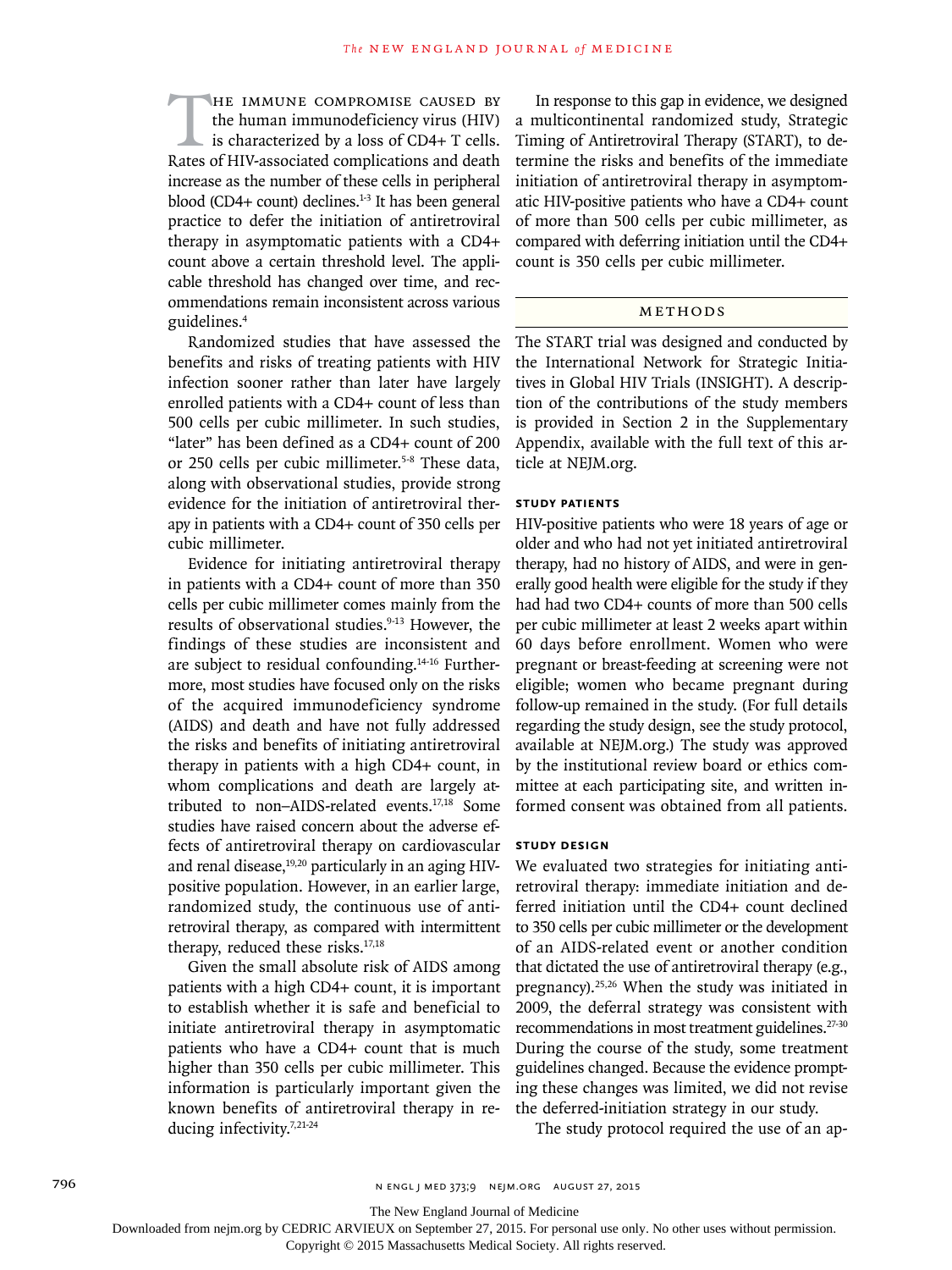proved drug combination derived from the guidelines of the Department of Health and Human Services as the first antiretroviral regimen in the two study groups (Section 3 in the Supplementary Appendix).<sup>27</sup>

### **Study End Points**

The primary end point was a composite outcome that included two major components. The first was any serious AIDS-related event, which included death from AIDS or any AIDS-defining event (as outlined in the 1993 expanded surveillance document of the Centers for Disease Control and Prevention), $31$  with the exception of nonfatal herpes simplex virus infection and esophageal candidiasis, which were not counted because of their lesser severity. Hodgkin's lymphoma was also counted as a serious AIDS-related event. The second component was any serious non–AIDSrelated event, including death from causes other than AIDS. Serious non–AIDS-related events consisted of the following conditions: cardiovascular disease (myocardial infarction, stroke, or coronary revascularization) or death from cardiovascular disease, end-stage renal disease (initiation of dialysis or renal transplantation) or death from renal disease, liver disease (decompensated liver disease) or death from liver disease, non– AIDS-defining cancer (except for basal-cell or squamous-cell skin cancer) or death from cancer, and any death not attributable to AIDS.

An end-point review committee whose members were unaware of study-group assignments reviewed all reported serious AIDS-related and serious non–AIDS-related events and deaths using preestablished criteria.<sup>32</sup> Events that the committee considered to be confirmed or probable were counted as end points.<sup>33,34</sup>

Secondary end points included serious AIDSrelated events, serious non–AIDS-related events, death from any cause, grade 4 events, and unscheduled hospitalizations for reasons other than AIDS. Grade 4 events were defined as potentially life-threatening symptomatic events not attributable to AIDS that required a medical intervention.35 Grade 4 events and unscheduled hospitalizations (also referred to as "other serious clinical events") were reported regardless of antiretroviraltherapy use or of any perceived association with antiretroviral therapy and were categorized according to codes used in the *Medical Dictionary for Regulatory Activities*, version 18.0.

The design and data collection plan for START have been reported previously.<sup>25</sup> Key features, including a summary of a planned sample-size reestimation in February 2013, are provided in Section 4 in the Supplementary Appendix.

#### **Interim Monitoring**

Study investigators were unaware of interim summary results throughout the study. An independent data and safety monitoring board reviewed the results of interim analyses. An O'Brien–Fleming boundary and the Lan–DeMets spending function based on information time (fraction of primary events accrued) were used to adjust for a type I error in the analysis of the primary end point.<sup>36,37</sup> The data and safety monitoring board was also asked to consider the consistency of findings for the two major components of the primary end point, serious AIDS-related and serious non–AIDS-related events, before making a recommendation to stop or modify the study. Consistency was specified as treatment hazard ratios for each component favoring the same treatment group, with a z statistic of more than 1.5.

On May 15, 2015, the board informed the National Institute of Allergy and Infectious Diseases (NIAID) and the study leadership that the primary question of the study had been answered and recommended that the findings be immediately disseminated. The board also recommended offering antiretroviral therapy to patients in the deferred-initiation group who were not receiving antiretroviral therapy and continuing to follow the study patients. By the time of this review, approximately 60% of the planned 213 primary events had occurred. On May 27, 2015, the study team leaders and NIAID notified investigators and patients of the findings.

#### **Statistical Analysis**

We compared the two study groups according to the intention-to-treat principle. We used time-toevent methods, including Kaplan–Meier survival curves and Cox proportional-hazards models, to compare the two groups for the primary end point, its two major components, death from any cause, and other serious clinical events. Follow-up was censored on May 26, 2015, or the date of last study contact.

For the primary end point, hazard ratios and 95% confidence intervals were estimated from a Cox model stratified according to six geographic

The New England Journal of Medicine

Downloaded from nejm.org by CEDRIC ARVIEUX on September 27, 2015. For personal use only. No other uses without permission.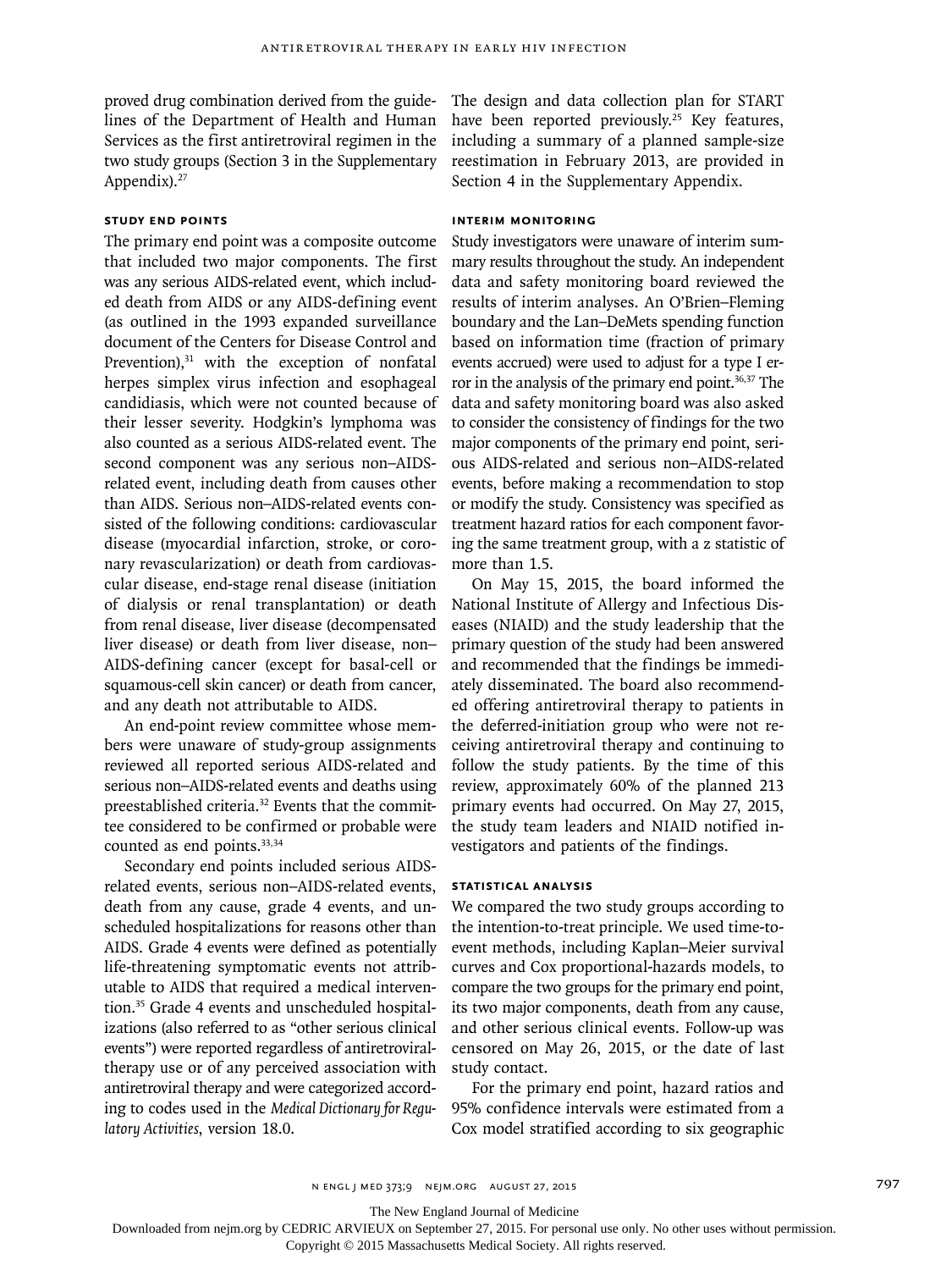regions (Africa, Europe and Israel, North America, South America and Mexico, Australia, and Asia) with a single binary indicator (immediate vs. deferred therapy). The proportional-hazards assumption was tested by including an interaction term between the randomized treatment indicator and log-transformed follow-up time.

We performed sensitivity analyses to assess the effects of the diagnostic certainty of events and of missing data (Section 5 in the Supplementary Appendix). The primary end point was also summarized for subgroups that were categorized according to eight predefined baseline characteristics. Heterogeneity of the treatment effect across subgroups was assessed by including terms for interactions between treatment and subgroup variables in expanded Cox models. Results of subgroup analyses should be interpreted with caution because there was no adjustment made for the type I error for the number of subgroups examined, and the statistical power was limited for subgroup analyses. Kaplan– Meier estimates were used to describe the time until the initiation of antiretroviral therapy. We compared the two study groups for changes in the CD4+ count from study entry through follow-up using longitudinal mixed models with random intercepts. Descriptive analyses (number and rate of primary end point) were performed for accumulated person-years within strata of specific, time-updated (latest) CD4+ counts during follow-up. Statistical analyses were performed with the use of SAS software, version 9.3 (SAS Institute). All P values are two-sided.

#### **RESULTS**

#### **Study Patients**

From April 2009 through December 2013, we randomly assigned 4685 patients to receive immediate antiretroviral therapy (2326 patients) or deferred antiretroviral therapy (2359 patients) at 215 sites in 35 countries<sup>38</sup> (Section 1 in the Supplementary Appendix). The two study groups were well balanced at baseline (Table 1). The median age was 36 years, and 27% of the patients were women. The median CD4+ count was 651 cells per cubic millimeter, with counts as high as 2296 cells per cubic millimeter. The median HIV RNA viral load was 12,759 copies per milliliter.

#### **Follow-up**

The mean follow-up time was 3.0 years, and the median was 2.8 years (interquartile range, 2.1 to 3.9); 23% of the patients were followed for more than 4 years. On May 26, 2015, the status with regard to the primary end point was unknown (which was defined as a lack of contact for at least 10 months) for 93 patients (4.0%) in the immediate-initiation group and 119 (5.0%) in the deferred-initiation group (Fig. S1 in the Supplementary Appendix).

#### **Use of Antiretroviral Therapy, HIV RNA Levels, and CD4+ Counts**

As of May 26, 2015, antiretroviral therapy had been started in 98% of patients in the immediate-initiation group and in 48% of those in the deferred-initiation group. The median CD4+ count at the time of the initiation of antiretroviral therapy in the deferred-initiation group was 408 cells per cubic millimeter. Reasons for starting antiretroviral therapy in the deferred-initiation group are provided in Table S1 in the Supplementary Appendix.

Patients received antiretroviral therapy for 94% of the total follow-up time accrued in the immediate-initiation group and for 28% in the deferred-initiation group. The median time until the initiation of antiretroviral therapy in the deferred-initiation group was 3 years (Fig. 1A, and Fig. S2 in the Supplementary Appendix). Drugs that were primarily used for initial treatment in the immediate-initiation group and the deferred-initiation group were tenofovir (89% in the two groups), emtricitabine (89% and 88%, respectively), and efavirenz (73% and 51%, respectively) (Table S2 in the Supplementary Appendix).

The percentage of patients who had an HIV RNA level of 200 copies per milliliter or less during follow-up mirrored the percentage who were receiving antiretroviral therapy (Fig. 1A). The median HIV RNA level at time of the initiation of antiretroviral therapy was lower in the immediate-initiation group than in the deferred-initiation group (13,462 and 41,525 copies per milliliter, respectively), but the percentages of patients with full viral suppression by 12 months after initiation were similar (98% vs. 97%).

Average CD4+ counts increased markedly during the first year after randomization in the

The New England Journal of Medicine

Downloaded from nejm.org by CEDRIC ARVIEUX on September 27, 2015. For personal use only. No other uses without permission.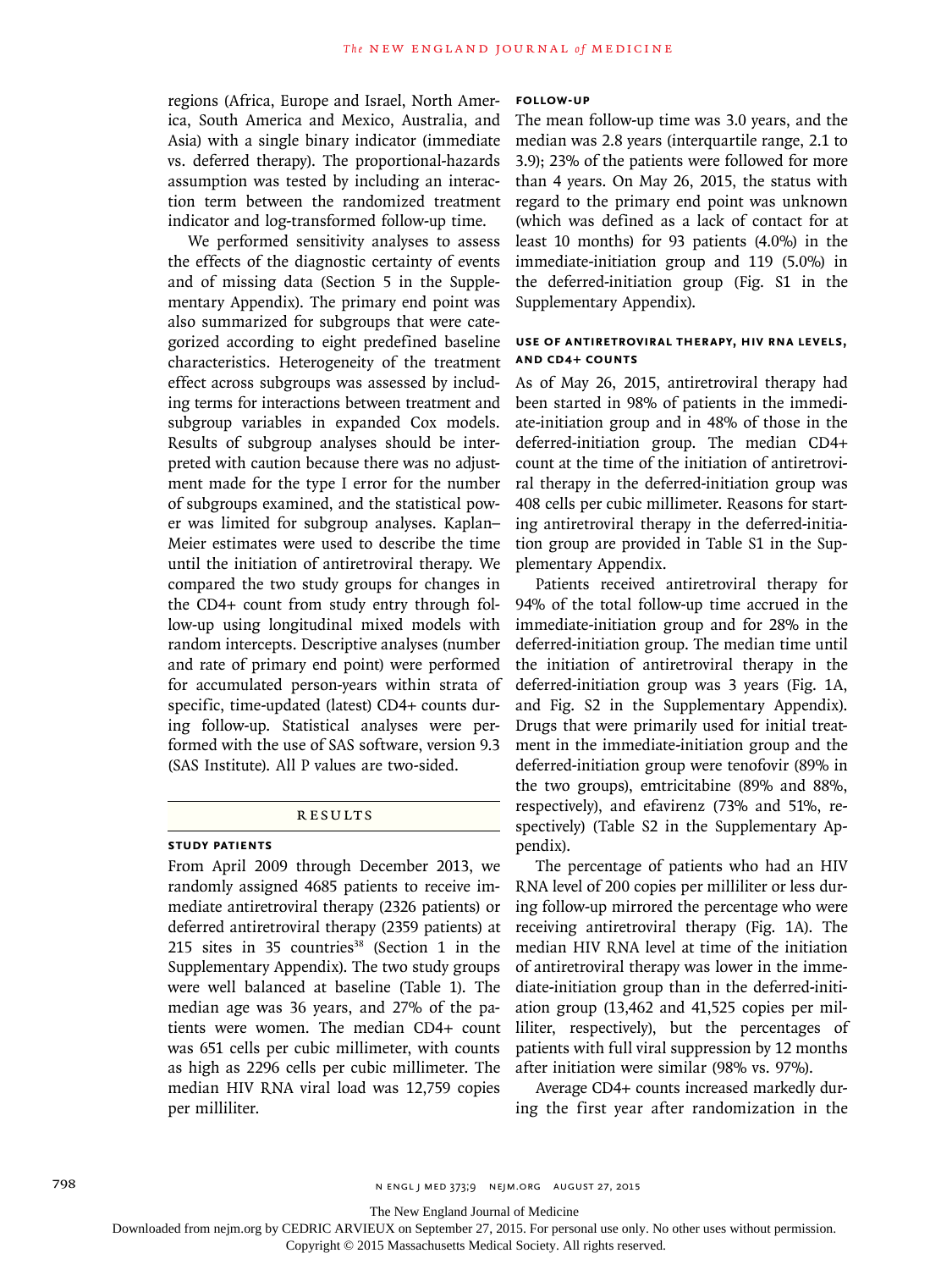| Table 1. Characteristics of the Patients at Baseline.*   |                                               |                                              |                                     |  |  |  |  |
|----------------------------------------------------------|-----------------------------------------------|----------------------------------------------|-------------------------------------|--|--|--|--|
| Characteristic                                           | Immediate-Initiation<br>Group<br>$(N = 2326)$ | Deferred-Initiation<br>Group<br>$(N = 2359)$ | <b>All Patients</b><br>$(N = 4685)$ |  |  |  |  |
| Median age $(IQR)$ - yr                                  | $36(29-44)$                                   | $36(29-44)$                                  | $36(29 - 44)$                       |  |  |  |  |
| Female sex - no. (%)                                     | 624 (26.8)                                    | 633 (26.8)                                   | 1,257 (26.8)                        |  |  |  |  |
| Race or ethnic group - no. (%) +                         |                                               |                                              |                                     |  |  |  |  |
| Asian                                                    | 198 (8.5)                                     | 190(8.1)                                     | 388 (8.3)                           |  |  |  |  |
| <b>Black</b>                                             | 702 (30.2)                                    | 708 (30.0)                                   | 1,410(30.1)                         |  |  |  |  |
| Latino or Hispanic                                       | 320 (13.8)                                    | 318 (13.5)                                   | 638 (13.6)                          |  |  |  |  |
| White                                                    | 1,015(43.6)                                   | 1,071(45.4)                                  | 2,086 (44.5)                        |  |  |  |  |
| Other                                                    | 91(3.9)                                       | 72(3.1)                                      | 163(3.5)                            |  |  |  |  |
| Geographical region - no. (%)                            |                                               |                                              |                                     |  |  |  |  |
| Africa                                                   | 499 (21.5)                                    | 501 (21.2)                                   | 1,000(21.3)                         |  |  |  |  |
| Asia                                                     | 179(7.7)                                      | 177(7.5)                                     | 356 (7.6)                           |  |  |  |  |
| Australia                                                | 56(2.4)                                       | 53(2.2)                                      | 109(2.3)                            |  |  |  |  |
| Europe and Israel                                        | 763 (32.8)                                    | 776 (32.9)                                   | 1,539 (32.8)                        |  |  |  |  |
| North America                                            | 248 (10.7)                                    | 259 (11.0)                                   | 507 (10.8)                          |  |  |  |  |
| South America and Mexico                                 | 581 (25.0)                                    | 593 (25.1)                                   | 1,174(25.1)                         |  |  |  |  |
| Mode of infection with HIV - no. (%)                     |                                               |                                              |                                     |  |  |  |  |
| Sexual contact                                           |                                               |                                              |                                     |  |  |  |  |
| Men having sex with men                                  | 1,300 (55.9)                                  | 1,286(54.5)                                  | 2,586 (55.2)                        |  |  |  |  |
| With person of opposite sex                              | 873 (37.5)                                    | 917 (38.9)                                   | 1,790 (38.2)                        |  |  |  |  |
| Injection-drug use                                       | 37(1.6)                                       | 27(1.1)                                      | 64 (1.4)                            |  |  |  |  |
| Blood products, other, or unknown                        | 116(5.0)                                      | 129(5.5)                                     | 245(5.2)                            |  |  |  |  |
| Median time since HIV diagnosis (IQR)<br>$- yr$          | $1.0(0.4 - 3.0)$                              | $1.1(0.4-3.1)$                               | $1.0(0.4-3.1)$                      |  |  |  |  |
| Median CD4+ count (IQR) -<br>cells/mm <sup>3</sup> $\pm$ | 651 (585-765)                                 | 651 (582-764)                                | 651 (584-765)                       |  |  |  |  |
| Median HIV RNA (IQR) - copies/ml                         | 13,000<br>$(3133 - 43, 808)$                  | 12,550<br>$(2963 - 42, 567)$                 | 12,759<br>$(3019 - 43, 391)$        |  |  |  |  |
| Current smoker - no. (%)                                 | 730 (31.4)                                    | 766 (32.5)                                   | 1,496 (31.9)                        |  |  |  |  |
| Median CHD risk at 10 yr (IQR) - %                       | $1.9(0.5-5.0)$                                | $1.9(0.5-5.3)$                               | $1.9(0.5-5.1)$                      |  |  |  |  |

\* There were no significant differences between the two groups at baseline. HIV denotes human immunodeficiency virus, and IQR interquartile range.

† Race or ethnic group was self-reported.

‡ The median CD4+ count is based on an average of two CD4+ counts for each patient obtained at screening.

§ The 10-year risk of coronary heart disease (CHD) was calculated with the use of the risk-assessment tool from the

Framingham Heart Study.

immediate-initiation group and continued to higher in the immediate-initiation group than in gradually increase thereafter (Fig. 1B). Converse-the deferred-initiation group (Fig. S3 in the ly, in the deferred-initiation group, average CD4+ counts decreased during the first year and then stabilized and subsequently increased slightly as **Study End Points** more patients started to receive antiretroviral The composite primary end point was reported therapy. During the follow-up period, the average in 42 patients in the immediate-initiation group CD4+ count was 194 cells per cubic millimeter and in 96 in the deferred-initiation group (Table 2

Supplementary Appendix).

The New England Journal of Medicine

Downloaded from nejm.org by CEDRIC ARVIEUX on September 27, 2015. For personal use only. No other uses without permission.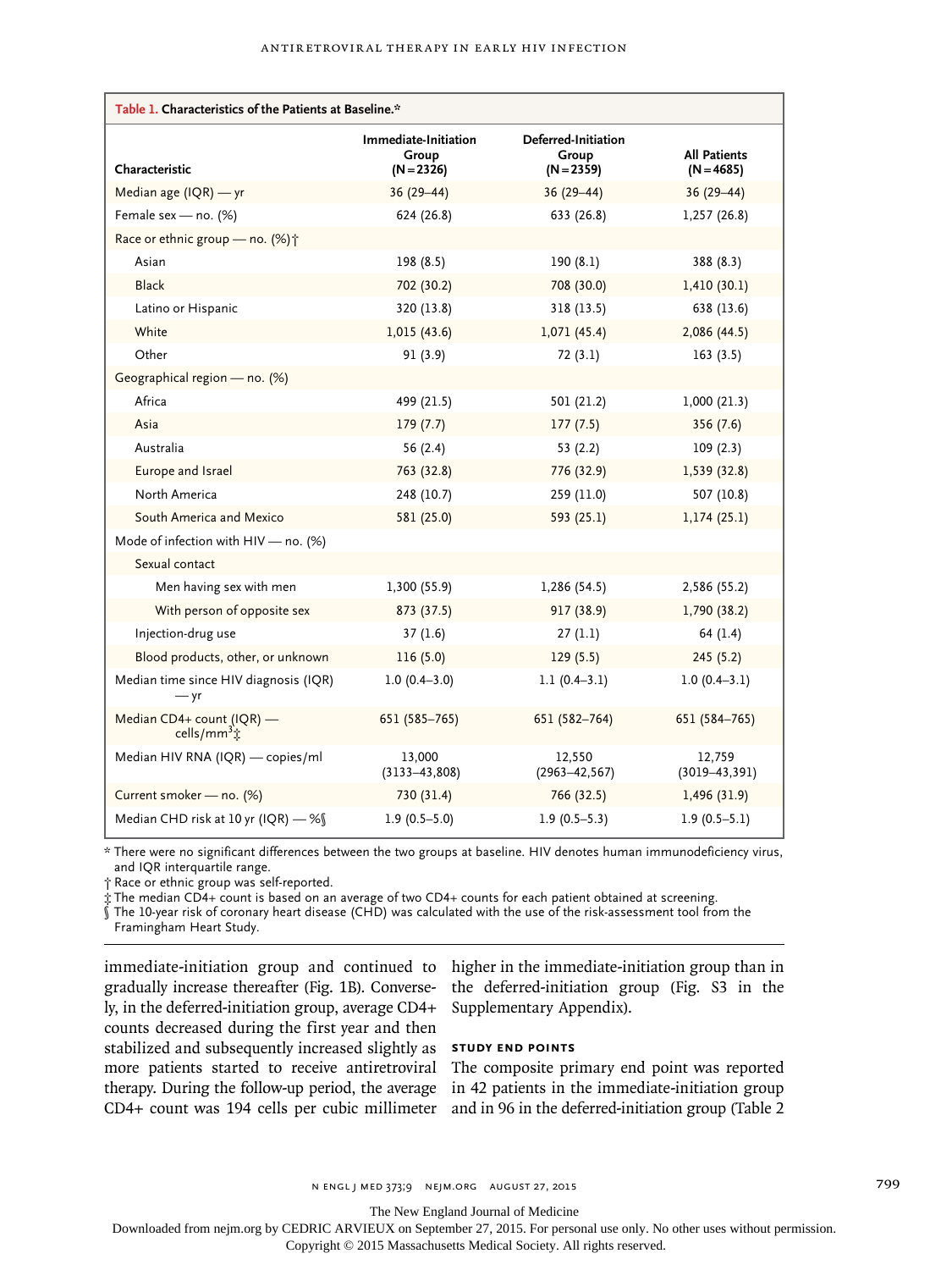

and Fig. 2A). The estimated hazard ratio in the immediate-initiation group, as compared with the deferred-initiation group, was 0.43 (95% confidence interval [CI], 0.30 to 0.62; P<0.001) and did not vary significantly during the follow-up period ( $P=0.77$  by proportional-hazards testing).

#### **Figure 1. Antiretroviral Therapy, HIV RNA Suppression, and CD4+ Count.**

Shown are the percentages of patients who were receiving antiretroviral therapy (ART) and the percentages of patients who had an HIV RNA level of less than 200 copies per milliliter (Panel A) and the mean CD4+ count (Panel B) in the immediate-initiation group and the deferred-initiation group over a 5-year period. The vertical lines around the data points in Panel B indicate 95% confidence intervals. Once ART was initiated, appropriate changes in regimens were mandated in cases of treatment-limiting adverse drug reactions or if the existing regimen did not fully suppress viral replication. Additional details regarding study-specified initial regimens of antiretroviral therapy and the frequency of specific antiretroviral drugs that were used in the initial regimens are provided in Section 3 and Table S2 in the Supplementary Appendix.

Sensitivity analyses showed similar estimates for the hazard ratio (Section 5 in the Supplementary Appendix).

Among the individual events included in the composite primary end point, the three most common events in the immediate-initiation group and the deferred-initiation group were cardiovascular disease (29% and 15%, respectively), non–AIDS-defining cancer (21% and 19%, respectively), and tuberculosis (14% and 20%, respectively) (Table S3 in the Supplementary Appendix). Of the 42 primary end points, only 4 (10%) occurred before the initiation of antiretroviral therapy in the immediate-initiation group, as compared with 68 of 96 (71%) in the deferredinitiation group.

In the comparison between the immediateinitiation group and the deferred-initiation group, the estimated hazard ratio was 0.28 (95% CI, 0.15 to 0.50; P<0.001) for a serious AIDS-related event, 0.61 (95% CI, 0.38 to 0.97; P=0.04) for a serious non–AIDS-related event, and 0.58 (95% CI, 0.28 to 1.17;  $P=0.13$ ) for death from any cause (Table 2 and Fig. 2B, 2C, and 2D). Of the 33 deaths, 20 (61%) were attributable to causes other than AIDS, cardiovascular disease, renal disease, liver disease, or cancer (Table S4 in the Supplementary Appendix).

Hazard ratios for the three most frequent serious AIDS-related events (tuberculosis, Kaposi's sarcoma, and malignant lymphomas) are provided in Table 2. Most of the tuberculosis events (16 of 26) occurred in patients living in Africa. For the two most frequent serious non–AIDS-

The New England Journal of Medicine

Downloaded from nejm.org by CEDRIC ARVIEUX on September 27, 2015. For personal use only. No other uses without permission.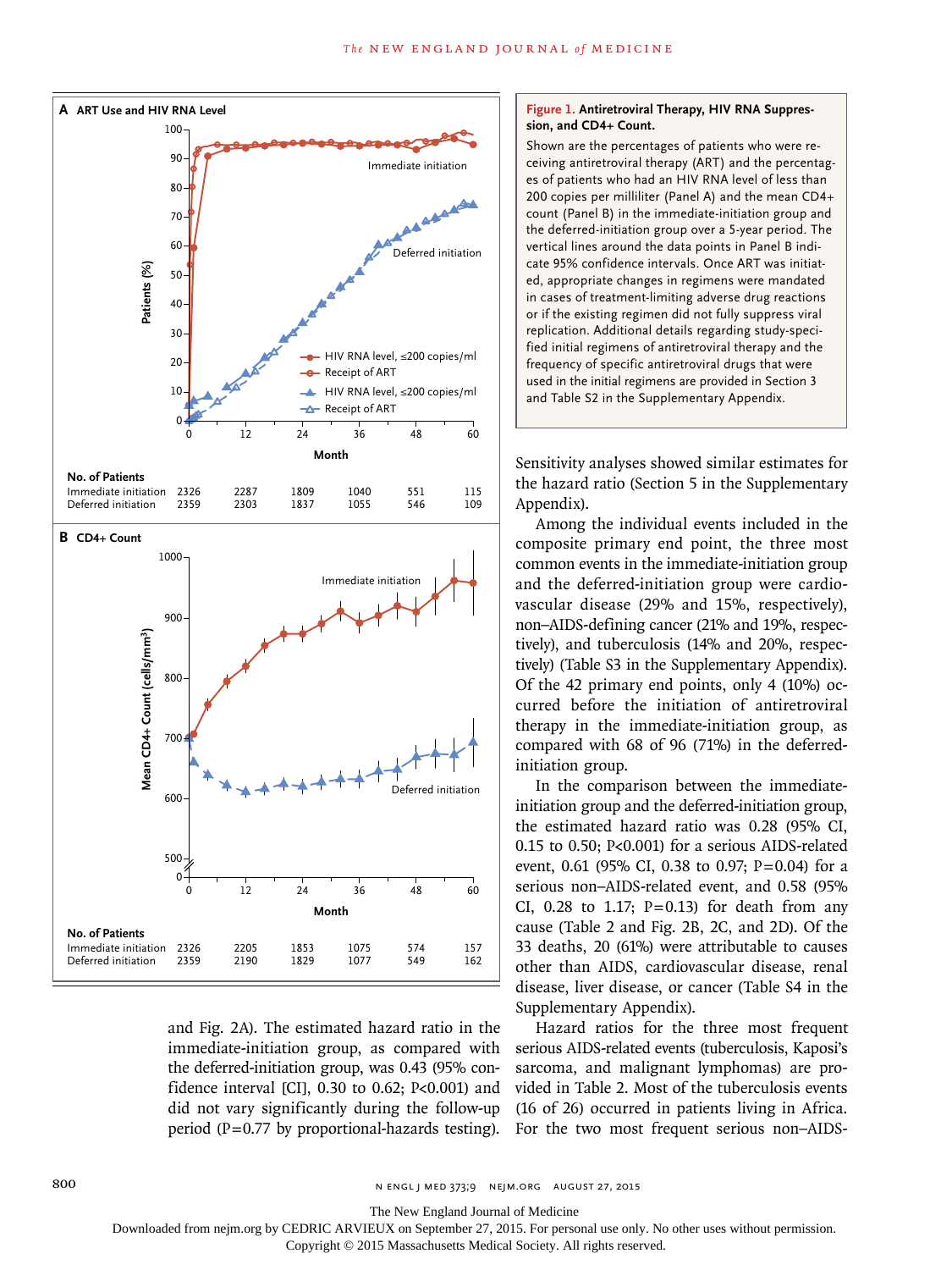| Table 2. Primary and Secondary End Points.*                                                 |              |                                               |     |                                              |                                   |         |  |  |
|---------------------------------------------------------------------------------------------|--------------|-----------------------------------------------|-----|----------------------------------------------|-----------------------------------|---------|--|--|
| <b>End Point</b>                                                                            |              | Immediate-Initiation<br>Group<br>$(N = 2326)$ |     | Deferred-Initiation<br>Group<br>$(N = 2359)$ | <b>Hazard Ratio</b><br>(95% Cl) † | P Value |  |  |
|                                                                                             | no.          | no./100<br>person-yr                          | no. | no./100<br>person-yr                         |                                   |         |  |  |
| Composite primary end point                                                                 | 42           | 0.60                                          | 96  | 1.38                                         | $0.43(0.30-0.62)$                 | < 0.001 |  |  |
| Components of the primary end<br>point                                                      |              |                                               |     |                                              |                                   |         |  |  |
| Serious AIDS-related event                                                                  | 14           | 0.20                                          | 50  | 0.72                                         | $0.28(0.15 - 0.50)$               | < 0.001 |  |  |
| Serious non-AIDS-related<br>event                                                           | 29           | 0.42                                          | 47  | 0.67                                         | $0.61(0.38 - 0.97)$               | 0.04    |  |  |
| Death from any cause                                                                        | 12           | 0.17                                          | 21  | 0.30                                         | $0.58(0.28 - 1.17)$               | 0.13    |  |  |
| Tuberculosis                                                                                | 6            | 0.09                                          | 20  | 0.28                                         | $0.29(0.12 - 0.73)$               | 0.008   |  |  |
| Kaposi's sarcoma                                                                            | $\mathbf{1}$ | 0.01                                          | 11  | 0.16                                         | $0.09(0.01 - 0.71)$               | 0.02    |  |  |
| Malignant lymphoma                                                                          | 3            | 0.04                                          | 10  | 0.14                                         | $0.30(0.08 - 1.10)$               | 0.07    |  |  |
| Cancer not related to AIDS                                                                  | 9            | 0.13                                          | 18  | 0.26                                         | $0.50(0.22 - 1.11)$               | 0.09    |  |  |
| Cardiovascular disease                                                                      | 12           | 0.17                                          | 14  | 0.20                                         | $0.84(0.39 - 1.81)$               | 0.65    |  |  |
| Other secondary end points                                                                  |              |                                               |     |                                              |                                   |         |  |  |
| Grade 4 event:                                                                              | 73           | 1.06                                          | 73  | 1.05                                         | $1.01(0.73 - 1.39)$               | 0.97    |  |  |
| Unscheduled<br>hospitalization                                                              | 262          | 4.02                                          | 287 | 4.40                                         | $0.91(0.77 - 1.08)$               | 0.28    |  |  |
| Grade 4 event, unscheduled<br>hospitalization, or death<br>from any cause                   | 283          | 4.36                                          | 311 | 4.78                                         | $0.91(0.77 - 1.07)$               | 0.25    |  |  |
| Most common grade 4 events,<br>unscheduled hospitaliza-<br>tion, or death from any<br>cause |              |                                               |     |                                              |                                   |         |  |  |
| Bacterial infectious disorder                                                               | 14           | 0.20                                          | 36  | 0.52                                         | $0.38(0.20 - 0.70)$               | 0.002   |  |  |
| Bone or joint injury                                                                        | 17           | 0.24                                          | 11  | 0.16                                         | $1.55(0.73 - 3.31)$               | 0.26    |  |  |
| Depressed mood disorder or<br>disturbance                                                   | 12           | 0.17                                          | 9   | 0.13                                         | $1.34(0.57 - 3.19)$               | 0.50    |  |  |
| Infection with unspecified<br>pathogen                                                      | 64           | 0.93                                          | 65  | 0.94                                         | $0.99(0.70 - 1.40)$               | 0.96    |  |  |
| Injury not elsewhere<br>classified                                                          | 11           | 0.16                                          | 22  | 0.31                                         | $0.50(0.24 - 1.03)$               | 0.06    |  |  |
| Suicidal or self-injurious<br>behavior not elsewhere<br>classified                          | 27           | 0.39                                          | 24  | 0.34                                         | $1.15(0.66 - 1.99)$               | 0.63    |  |  |
| Viral infectious disorder                                                                   | 12           | 0.17                                          | 15  | 0.21                                         | $0.81(0.38 - 1.72)$               | 0.58    |  |  |
| Grade 4 event, unscheduled<br>hospitalization, or pri-<br>mary end point                    | 295          | 4.56                                          | 355 | 5.52                                         | $0.82$ (0.71-0.96)                | 0.01    |  |  |

\* The primary end point was a composite of serious AIDS-related and serious non–AIDS-related events, including death from any cause. Person-years differ for each row since the "time to first event" differs slightly according to event type. The numbers of serious AIDS-related and serious non–AIDS-related events do not sum to the total number of primary events because one patient in each group had a serious AIDS-related event first and later died from causes other than AIDS (a serious non–AIDS-related event). Additional details regarding the full composition of the primary end point are provided in Table S3 in the Supplementary Appendix.

† The hazard ratio is for the immediate-initiation group as compared with the deferred-initiation group.

‡ Listed are symptomatic grade 4 events, according to the Division of AIDS (DAIDS) Table for Grading the Severity of Adult and Pediatric Adverse Events.35

§ This category excludes hospitalizations for AIDS-related illnesses.

¶ The cited subcategories of grade 4 events, unscheduled hospitalizations, or deaths from any cause are high-level group terms from the *Medical Dictionary for Regulatory Activities*, version 18.0, that were reported in at least 20 patients in the two study groups.

The New England Journal of Medicine

Downloaded from nejm.org by CEDRIC ARVIEUX on September 27, 2015. For personal use only. No other uses without permission.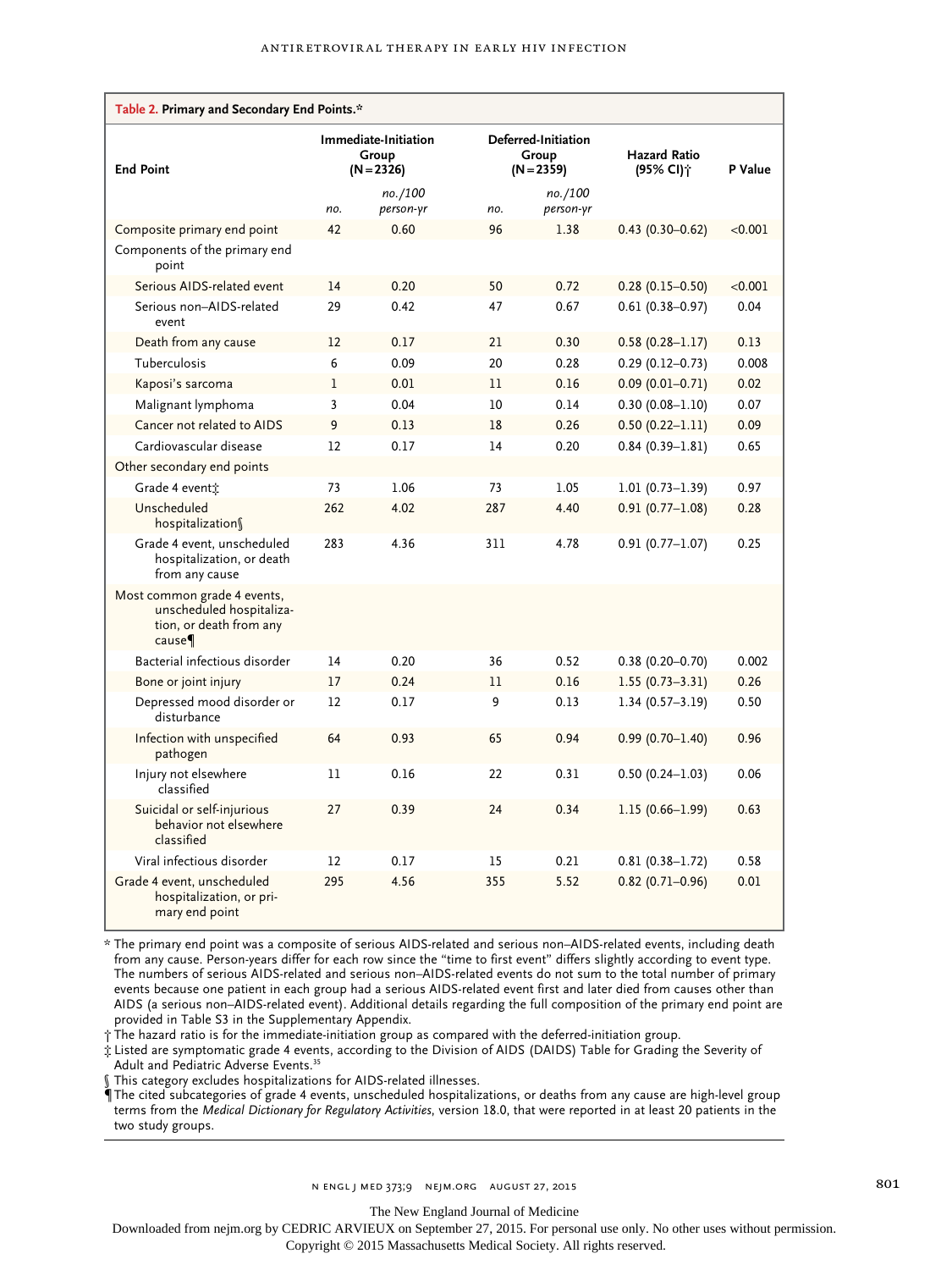

Shown are Kaplan–Meier estimates of the cumulative percentages of patients with the composite primary end point (a serious AIDS-related or serious non–AIDS-related event, including death) in the two study groups (Panel A). Secondary end points included serious AIDS-related events (Panel B), serious non–AIDS-related events (Panel C), death from any cause (Panel D), and grade 4 events (Panel E). Grade 4 events were defined as potentially lifethreatening symptomatic events that were not attributable to AIDS and that required medical intervention.

802 **N ENGL J MED 373;9 NEJM.ORG AUGUST 27, 2015** 

The New England Journal of Medicine

Downloaded from nejm.org by CEDRIC ARVIEUX on September 27, 2015. For personal use only. No other uses without permission.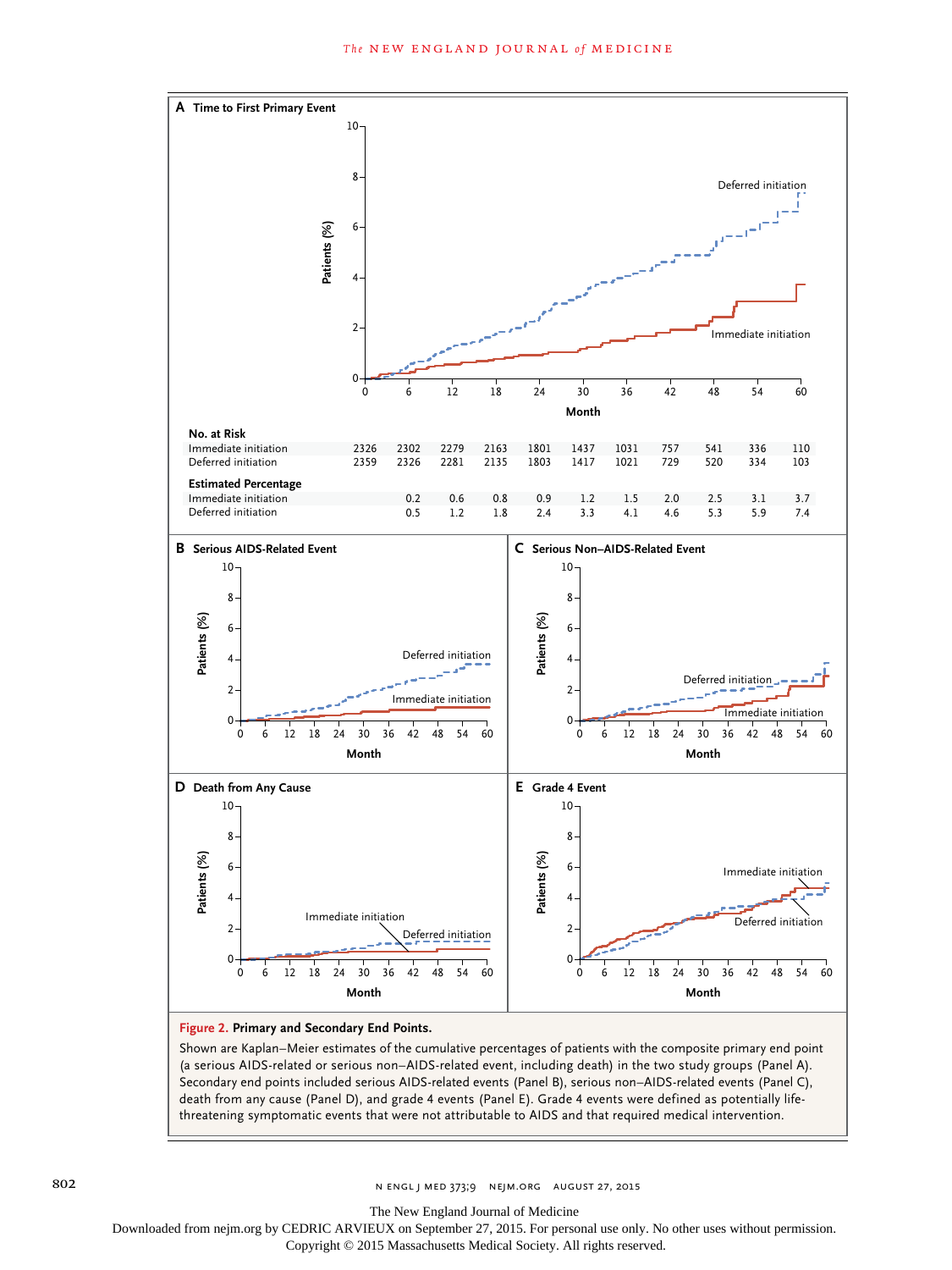related events (non-AIDS cancer and cardiovascular disease), the estimated hazard ratios were 0.50 (95% CI, 0.22 to 1.11; P=0.09) and 0.84 (95% CI, 0.39 to 1.81;  $P=0.65$ ), respectively. Most of the cancers and cardiovascular events occurred in patients from Australia, Europe, Israel, and the United States (22 of 27 and 19 of 26, respectively). The hazard ratio for cancer (combining AIDS and non-AIDS cancers) was 0.36 (95% CI, 0.19 to 0.66; P=0.001). (Table S3 in the Supplementary Appendix summarizes the types of cancer.)

#### **Other Serious Clinical Events**

Symptomatic grade 4 events occurred in 73 patients in each study group (hazard ratio, 1.01; 95% CI, 0.73 to 1.39; P=0.97) (Table 2 and Fig. 2E). Unscheduled hospitalizations for reasons other than events associated with AIDS progression occurred in 262 patients in the immediate-initiation group and 287 in the deferred-initiation group (hazard ratio, 0.91; 95% CI, 0.77 to 1.08;  $P=0.28$ ) (Table 2). In an analysis of the most common types of events in a composite end point of grade 4 events, unscheduled hospitalizations, or death, the rate of bacterial infections was significantly reduced in the immediate-initiation group (P=0.002); rates of other common events did not differ significantly between the groups. For a composite end point that included grade 4 events, unscheduled hospitalizations, and the primary end point as an overall measure of clinical benefit, there were 295 patients in the immediateinitiation group and 355 in the deferred-initiation group who had an event (hazard ratio, 0.82; 95% CI, 0.71 to 0.96; P=0.01). Sixteen suspected, unexpected serious adverse reactions were reported among patients receiving antiretroviral therapy (Table S5 in the Supplementary Appendix).

#### **Subgroup Analyses**

The study population was divided into subgroups according to characteristics at study entry, including demographic measures and other risk factors for serious AIDS-related and serious non–AIDSrelated disease. Across all subgroups, hazard ratios consistently favored the immediate-initiation group (Fig. 3).

#### **Primary End Point According to Latest CD4+ Count**

As intended, the percentage of follow-up time that patients spent in various categories of latest CD4+ count differed markedly according to study group (Fig. S4 in the Supplementary Appendix). In the two groups, the majority of primary events occurred when the CD4+ count was greater than 500 cells per cubic millimeter, in 37 of 42 patients (88%; rate of 0.6 per 100 person-years) in the immediate-initiation group and in 57 of 96 (59%; rate of 1.1 per 100 person-years) in the deferred-initiation group. The percentage of follow-up time in which patients had a CD4+ count of more than 500 cells per cubic millimeter was 94% in the immediate-initiation group and 72% in the deferred-initiation group. During this time with high latest CD4+ counts, antiretroviral therapy was administered for 95% of the personyears accrued in the immediate-initiation group and for 27% of the person-years in the deferredinitiation group.

Consistent with the planned deferral strategy, latest CD4+ counts were below 350 cells per cubic millimeter for only 4% of follow-up time in the deferred-initiation group. During this time, 5 primary events occurred (Fig. S4 in the Supplementary Appendix).

#### Discussion

In this large, international, randomized study involving previously untreated HIV-positive adults with a CD4+ count of more than 500 cells per cubic millimeter, the immediate initiation of antiretroviral therapy was superior to deferral of such therapy until the CD4+ count declined to 350 cells per cubic millimeter. A beneficial effect of immediate antiretroviral therapy was evident for both serious AIDS-related and serious non– AIDS-related events, and no increased rate of adverse effects associated with this strategy was observed. There was no evidence that the beneficial effect of immediate antiretroviral therapy differed according to age, sex, race, region of the world, CD4+ count, viral load, or risk factors for serious non-AIDS diseases.

In contrast to our study, previous randomized studies enrolled patients with lower CD4+ counts and compared immediate antiretroviral therapy with deferred therapy when counts reached 250 or 200 cells per cubic millimeter.<sup>5-8</sup> These trials established that antiretroviral therapy should be started before the CD4+ count declined to 250 cells per cubic millimeter. Since rates of AIDSrelated and non–AIDS-related events are low when

n engl j med 373;9 nejm.org August 27, 2015 803

The New England Journal of Medicine

Downloaded from nejm.org by CEDRIC ARVIEUX on September 27, 2015. For personal use only. No other uses without permission.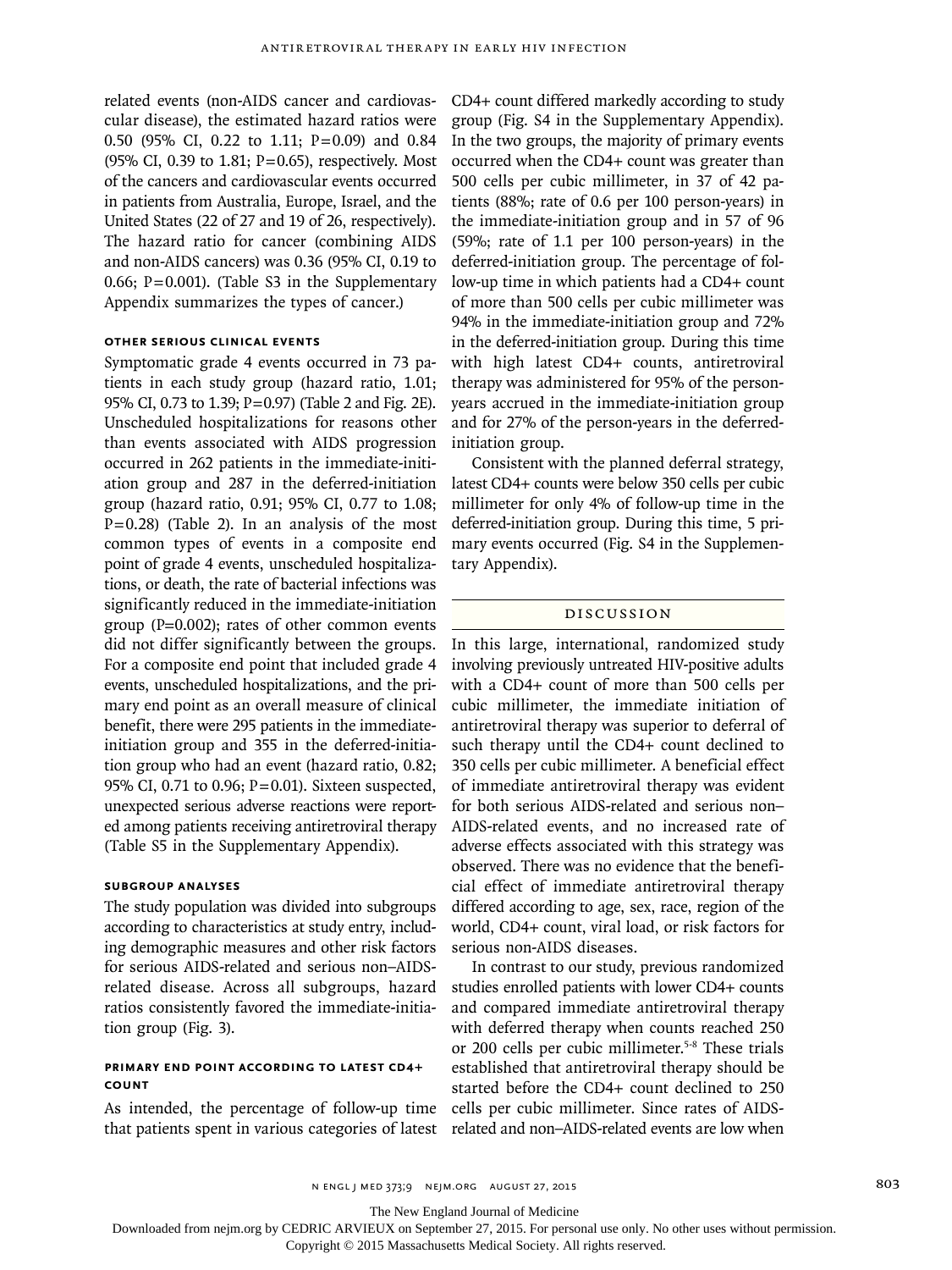#### **The NEW ENGLAND JOURNAL of MEDICINE**

| Subgroup                                               | Percentage<br>in Group | Immediate<br>Initiation                                | <b>Deferred</b><br>Initiation |                                              | Hazard Ratio (95% CI) |      |                                             | P Value for<br>Interaction |
|--------------------------------------------------------|------------------------|--------------------------------------------------------|-------------------------------|----------------------------------------------|-----------------------|------|---------------------------------------------|----------------------------|
|                                                        |                        | no. of patients with event<br>(rate per 100 person-yr) |                               |                                              |                       |      |                                             |                            |
| Age                                                    |                        |                                                        |                               |                                              |                       |      |                                             | 0.98                       |
| $\leq$ 35 yr                                           | 48.8                   | 15(0.43)                                               | 31 (0.91)                     |                                              |                       |      | 0.47                                        |                            |
| $>35$ yr                                               | 51.2                   | 27 (0.78)                                              | 65 (1.85)                     |                                              |                       |      | 0.42                                        |                            |
| Sex                                                    |                        |                                                        |                               |                                              |                       |      |                                             | 0.38                       |
| Male                                                   | 73.2                   | 35 (0.66)                                              | 74 (1.40)                     |                                              |                       |      | 0.47                                        |                            |
| Female                                                 | 26.8                   | 7(0.42)                                                | 22 (1.34)                     |                                              |                       |      | 0.31                                        |                            |
| Race                                                   |                        |                                                        |                               |                                              |                       |      |                                             | 0.65                       |
| Black                                                  | 30.1                   | 15 (0.82)                                              | 28 (1.52)                     |                                              |                       |      | 0.57                                        |                            |
| White                                                  | 44.5                   | 21(0.63)                                               | 53 (1.54)                     |                                              |                       |      | 0.40                                        |                            |
| Other                                                  | 25.4                   | 6(0.34)                                                | 15 (0.91)                     |                                              |                       |      | 0.37                                        |                            |
| Geographic region                                      |                        |                                                        |                               |                                              |                       |      |                                             | 0.55                       |
| High income                                            | 46.0                   | 20 (0.56)                                              | 51 (1.42)                     |                                              |                       |      | 0.39                                        |                            |
| Low or moderate income                                 | 54.0                   | 22 (0.65)                                              | 45 (1.35)                     |                                              |                       |      | 0.48                                        |                            |
| Baseline CD4+                                          |                        |                                                        |                               |                                              |                       |      |                                             | 0.71                       |
| <600 cells/mm <sup>3</sup>                             | 31.5                   | 10(0.44)                                               | 35 (1.54)                     |                                              |                       |      | 0.28                                        |                            |
| 600-800 cells/mm <sup>3</sup>                          | 48.6                   | 24 (0.70)                                              | 46 (1.38)                     |                                              |                       |      | 0.50                                        |                            |
| >800 cells/mm <sup>3</sup>                             | 19.9                   | 8(0.63)                                                | 15(1.14)                      |                                              |                       |      | 0.56                                        |                            |
| <b>Baseline HIV RNA</b>                                |                        |                                                        |                               |                                              |                       |      |                                             | 0.25                       |
| <5000 copies/ml                                        | 31.8                   | 12(0.56)                                               | 18 (0.83)                     |                                              |                       |      | 0.66                                        |                            |
| 5000-30,000 copies/ml                                  | 35.5                   | 13(0.53)                                               | 36 (1.41)                     |                                              |                       |      | 0.38                                        |                            |
| >30,000 copies/ml                                      | 32.5                   | 17(0.72)                                               | 42 (1.92)                     |                                              |                       |      | 0.37                                        |                            |
| Smoker                                                 |                        |                                                        |                               |                                              |                       |      |                                             | 0.93                       |
| Yes                                                    | 31.9                   | 18 (0.78)                                              | 43 (1.81)                     |                                              |                       |      | 0.43                                        |                            |
| <b>No</b>                                              | 68.1                   | 24 (0.52)                                              | 53 (1.16)                     |                                              |                       |      | 0.44                                        |                            |
| Framingham 10-yr CHD risk                              |                        |                                                        |                               |                                              |                       |      |                                             | 0.56                       |
| < 0.8                                                  | 32.7                   | 8(0.35)                                                | 17(0.77)                      |                                              |                       |      | 0.46                                        |                            |
| $0.8 - 3.6$                                            | 32.3                   | 11(0.48)                                               | 27(1.23)                      |                                              |                       |      | 0.39                                        |                            |
| >3.6                                                   | 33.5                   | 23 (1.00)                                              | 50 (2.05)                     |                                              |                       |      | 0.50                                        |                            |
|                                                        |                        |                                                        |                               | 0.25                                         | 0.50                  | 1.00 | 2.00                                        |                            |
|                                                        |                        |                                                        |                               | <b>Immediate Initiation</b><br><b>Better</b> |                       |      | <b>Deferred Initiation</b><br><b>Better</b> |                            |
| Figure 3. Subgroup Analyses for the Primary End Point. |                        |                                                        |                               |                                              |                       |      |                                             |                            |

For subgroups that were defined according to age, CD4+ count, HIV RNA level, and risk of coronary heart disease (CHD), the continuous variables were used for interaction tests. For 71 patients (1.5%), the Framingham Heart Study risk of CHD could not be calculated because of missing data. Of the patients with missing data, the primary end point occurred in 2 in the deferred-initiation group.

> CD4+ counts are more than 500 cells per cubic millimeter (as demonstrated in this study), it was important that the risks and benefits of antiretroviral therapy should be reliably established because even unusual drug-related adverse events could offset reductions in AIDS-related events. In our study, the benefit of immediate antiretroviral therapy over deferred therapy was quantified, and safety was assessed across various outcomes, including a diverse set of non-AIDS conditions. Our results indicate that antiretroviral therapy should be recommended for patients in whom HIV has been diagnosed regardless of the CD4+ count.

Coupled with previous studies showing that antiretroviral therapy reduces the risk of sexual transmission of  $HIV<sub>1</sub><sup>7,21</sup>$  the results of our study provide policymakers, clinicians, and HIV-positive patients with data to inform policies regarding the initiation of antiretroviral therapy. Patients may wish to consider and differently weigh multiple factors when making the decision with their clinician to initiate lifelong antiretroviral therapy. Although the relative reduction in the risk of the primary end point was large in the immediate-initiation group, the absolute differences were fairly small for most subgroups, which may mean that some low-risk patients

804 **804** N ENGL J MED 373;9 NEJM.ORG AUGUST 27, 2015

The New England Journal of Medicine

Downloaded from nejm.org by CEDRIC ARVIEUX on September 27, 2015. For personal use only. No other uses without permission.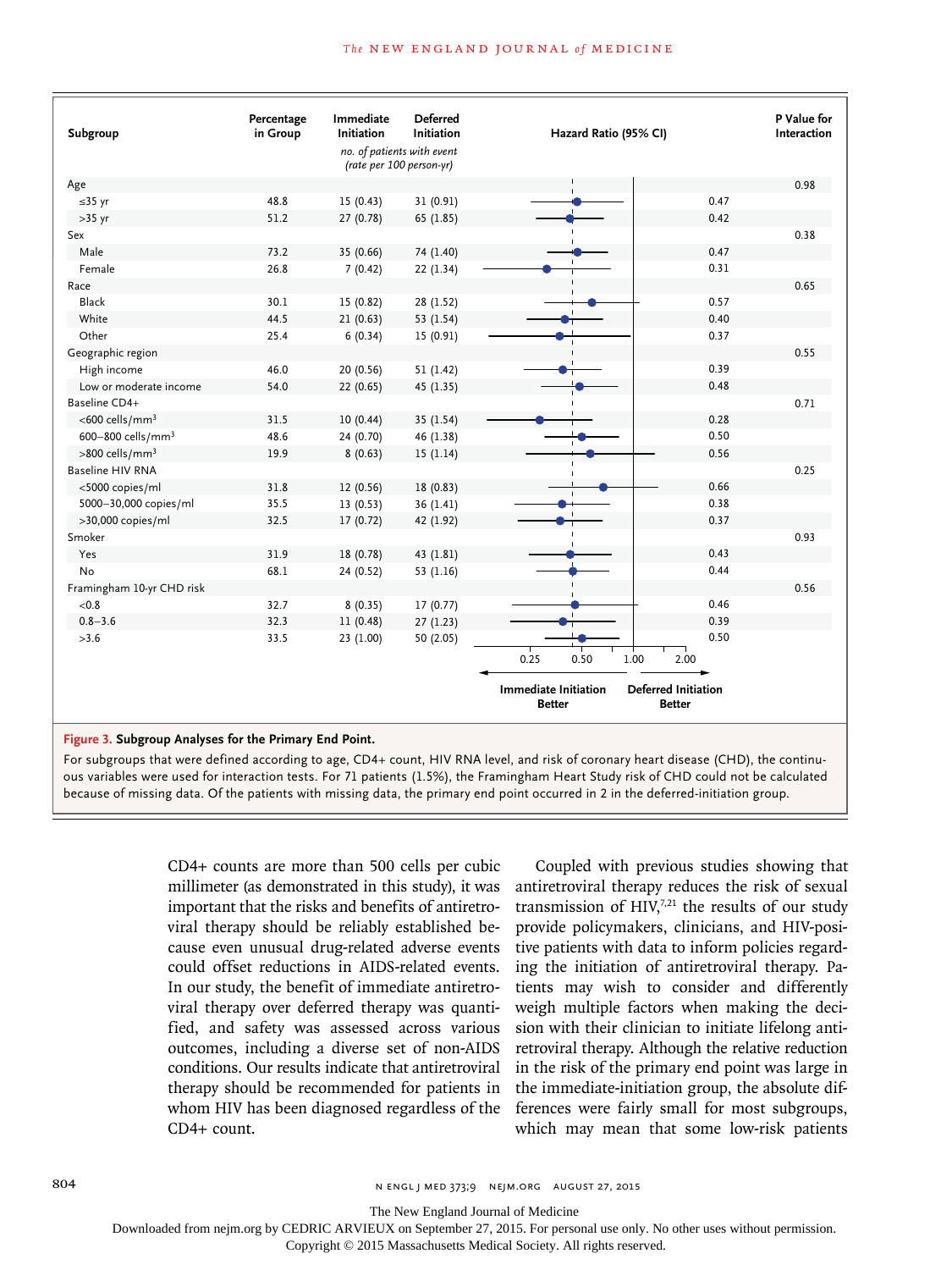may still choose to defer antiretroviral therapy.<sup>39</sup> Conversely, some patients may want to start antiretroviral therapy primarily to reduce transmission risk.39 The individual health benefit from antiretroviral therapy that is shown in this study should better inform such choices.

In designing this study, we hypothesized that immediate antiretroviral therapy would have a greater benefit for serious AIDS-related events than for serious non–AIDS-related events. The 72% relative reduction in serious AIDS-related events in the immediate-initiation group largely arose from reductions in rates of tuberculosis, Kaposi's sarcoma, and malignant lymphomas, whereas the 39% relative reduction in serious non–AIDSrelated events was largely due to non–AIDSdefining cancers. The effects of immediate antiretroviral therapy on AIDS and non-AIDS events were seen even though more patients in the deferred-initiation group than we anticipated started antiretroviral therapy when they had a CD4+ count of more than 350 per cubic millimeter.<sup>25</sup>

Our findings have global relevance, since the study was conducted in 215 clinics in 35 countries and represents a broad population of HIVpositive patients. Although specific outcomes differed according to geographic region, the benefits of immediate antiretroviral therapy were consistent. Tuberculosis was more frequent in Africa, where the disease remains endemic, whereas cardiovascular disease and cancer were more frequent in higher-income countries. The benefit of immediate antiretroviral therapy across regions of the world indicates that controlling viral replication and improving immune function have broad positive effects.

The primary end point incorporated potentially serious positive and negative effects of antiretroviral therapy, and no safety concerns in the immediate-initiation group were identified. Grade 4 events and unscheduled hospitalizations occurred more often than did the primary outcome, but rates of these events were similar in the two study groups.

Most of the AIDS-related and non–AIDS-related events occurred when patients had a high CD4+ count. Immediate antiretroviral therapy benefited even those with a latest CD4+ count of more than 500 cells per cubic millimeter, which may indicate that a substantial part of the beneficial effect of immediate treatment is due to changes induced by antiretroviral therapy in markers other

than the CD4+ count. This finding is consistent with the results of studies that were used as a basis for our study<sup>11,25</sup> and with other large observational studies conducted both in resourcerich and resource-poor settings.<sup>40,41</sup>

The risk of AIDS was not zero among patients receiving antiretroviral therapy, even among those who had full viral suppression while receiving antiretroviral drugs. This finding indicates that damage to the immune system may occur early in the course of HIV infection.<sup>42</sup> It further supports the need for better markers of impaired immune function and research on treatments to use along with antiretroviral therapy to reduce disease among HIV-positive patients.

Our study has some limitations. The percentage of primary events that were attributable to serious non–AIDS-related conditions was lower than anticipated (54% vs. 77% projected), which, combined with the early termination of the deferred-therapy strategy, resulted in a low statistical power to precisely quantify benefit. This factor limits our understanding of the effects of immediate therapy on the risk of individual serious non-AIDS conditions such as cardiovascular disease, for which reductions might be anticipated because of reductions in coagulation and inflammatory markers.<sup>43,44</sup> Further follow-up of this young cohort and analyses of intermediate markers<sup>45,46</sup> may elucidate the effects of immediate antiretroviral therapy on arterial disease and other serious non-AIDS conditions. Finally, although we conducted a relatively long study of HIV treatment, 3 years is a rather short period for patients who will require antiretroviral therapy for the rest of their lives. It will be important to assess risks and benefits of long-term therapy.

In conclusion, we found a significant benefit in the immediate initiation of antiretroviral therapy in patients with HIV infection regardless of CD4+ count. These results align benefits for individual patients with the public health benefit of antiretroviral therapy in reducing the risk of viral transmission. Our findings reinforce the need for health systems to improve programs to diagnose HIV infection and link such patients to care. The results support global goals set by the World Health Organization and the Joint United Nations Programme on HIV/AIDS to expand the use of antiretroviral therapy to all HIV-positive patients in order to improve their health and as part of efforts to reduce the future spread of HIV.<sup>22-24,47,48</sup>

The New England Journal of Medicine

Downloaded from nejm.org by CEDRIC ARVIEUX on September 27, 2015. For personal use only. No other uses without permission.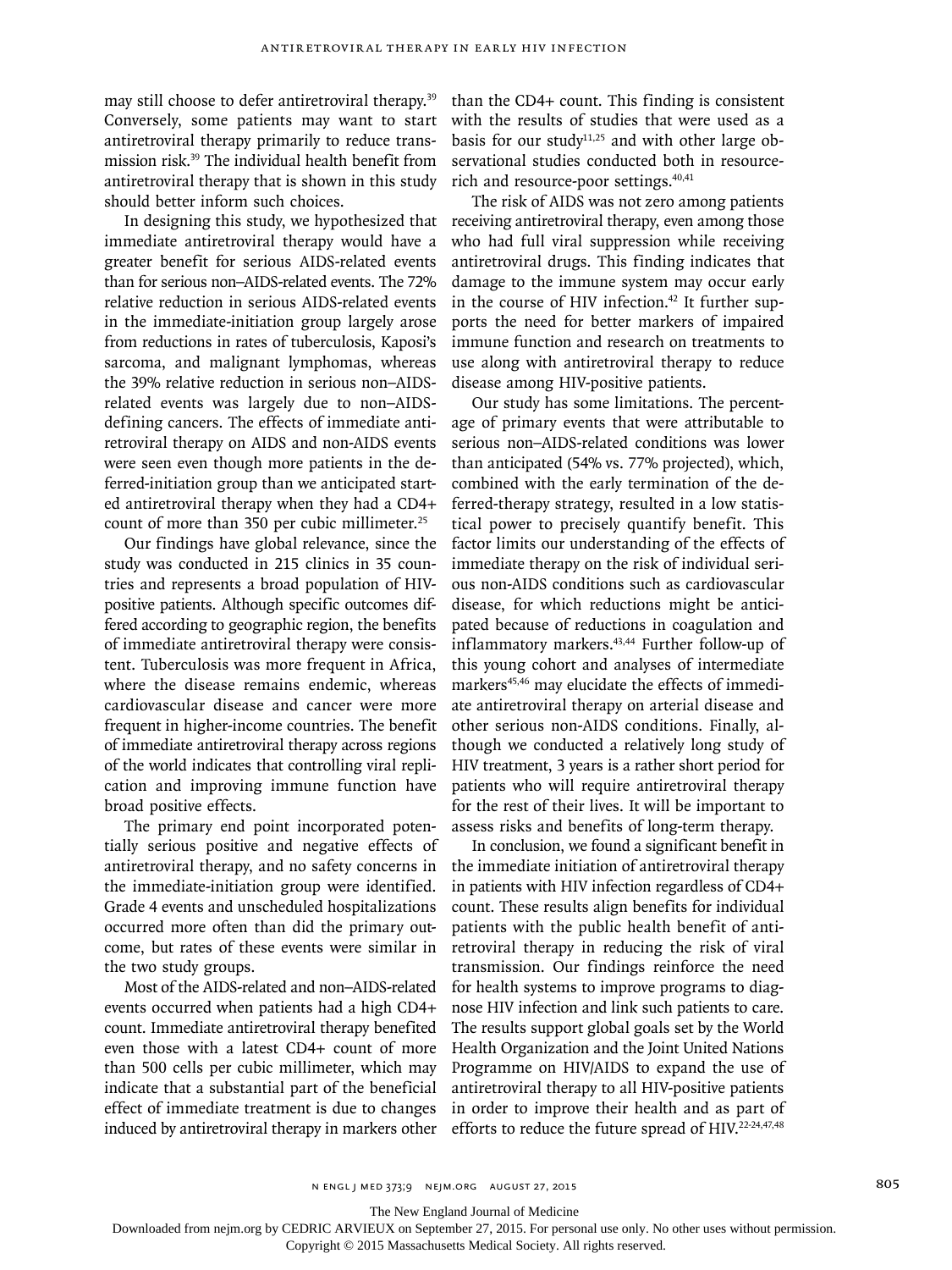Supported by the National Institute of Allergy and Infectious Diseases, National Institutes of Health Clinical Center, National Cancer Institute, National Heart, Lung, and Blood Institute, Eunice Kennedy Shriver National Institute of Child Health and Human Development, National Institute of Mental Health, National Institute of Neurological Disorders and Stroke, National Institute of Arthritis and Musculoskeletal and Skin Diseases, Agence Nationale de Recherches sur le SIDA et les Hépatites Virales (France), National Health and Medical Research Council (Australia), National Research Foundation (Denmark), Bundesministerium für Bildung und Forschung (Germany), European AIDS Treatment Network, Medical Research Council (United Kingdom), National Institute for Health Research, National Health Service (United Kingdom), and University of Minnesota. Antiretroviral drugs were donated to the central drug repository by AbbVie, Bristol-Myers Squibb, Gilead Sciences, GlaxoSmith-Kline/ViiV Healthcare, Janssen Scientific Affairs, and Merck.

Disclosure forms provided by the authors are available with the full text of this article at NEJM.org.

We thank all the patients who participated in this study.

#### **Appendix**

The affiliations of the members of the writing group are as follows: Rigshospitalet, University of Copenhagen, Copenhagen, Denmark (J.D.L.); Medical Research Council Clinical Trials Unit at University College London, London (A.G.B.); Washington Veterans Affairs Medical Center, George Washington University, Washington, DC (F.G.); Kirby Institute, University of New South Wales, Sydney, Australia (S.E., D.A.C.); University of Minnesota, Minneapolis (B.G., S.S.); Thai Red Cross AIDS Research Center, Chulalongkorn University, Bangkok, Thailand (A.A.); University Hospital of Cologne, German Center for Infection Research, partner site Bonn–Cologne, Germany (G.F.); University Hospital Germans Trias, Universitat Autònoma de Barcelona, Badalona, Spain (J.M.L.); University of Paris Diderot, Saint-Louis Hospital, Paris (J.-M.M.); Medical Research Council Research Unit on AIDS, Entebbe, Uganda (P.M.); Projeto Praça Onze, Rio de Janeiro (M.S.); Desmond Tutu HIV Center, University of Cape Town, Cape Town, South Africa (R.W.); National Institute of Allergy and Infectious Diseases, Bethesda, MD (K.L.K.); HIV i-Base, London (S.C.); National Institute of Allergy and Infectious Diseases, Bethesda, MD (H.C.L.); UCL, London (A.N.P.); and University of Minnesota, Minneapolis (J.D.N.).

#### **References**

**1.** Lane HC, Masur H, Gelmann EP, et al. Correlation between immunologic function and clinical subpopulations of patients with the acquired immune deficiency syndrome. Am J Med 1985;78:417-22.

**2.** Phillips AN, Lundgren JD. The CD4 lymphocyte count and risk of clinical progression. Curr Opin HIV AIDS 2006;1:43-9. **3.** Lundgren JD, Babiker A, El-Sadr W, et al. Inferior clinical outcome of the CD4+ cell count-guided antiretroviral treatment interruption strategy in the SMART study: role of CD4+ cell counts and HIV RNA

197:1145-55. **4.** De Cock KM, El-Sadr WM. When to start ART in Africa — an urgent research priority. N Engl J Med 2013;368:886-9.

levels during follow-up. J Infect Dis 2008;

**5.** Emery S, Neuhaus JA, Phillips AN, et al. Major clinical outcomes in antiretroviral therapy (ART)-naive participants and in those not receiving ART at baseline in the SMART study. J Infect Dis 2008;197: 1133-44.

**6.** Severe P, Juste MA, Ambroise A, et al. Early versus standard antiretroviral therapy for HIV-infected adults in Haiti. N Engl J Med 2010;363:257-65.

**7.** Cohen MS, Chen YQ, McCauley M, et al. Prevention of HIV-1 infection with early antiretroviral therapy. N Engl J Med 2011; 365:493-505.

**8.** Grinsztejn B, Hosseinipour MC, Ribaudo HJ, et al. Effects of early versus delayed initiation of antiretroviral treatment on clinical outcomes of HIV-1 infection: results from the phase 3 HPTN 052 randomised controlled trial. Lancet Infect Dis 2014;14:281-90.

**9.** Kitahata MM, Gange SJ, Abraham AG, et al. Effect of early versus deferred antiretroviral therapy for HIV on survival. N Engl J Med 2009;360:1815-26.

**10.** Sterne JA, May M, Costagliola D, et al.

Timing of initiation of antiretroviral therapy in AIDS-free HIV-1-infected patients: a collaborative analysis of 18 HIV cohort studies. Lancet 2009;373:1352-63.

**11.** Writing Committee for the CASCADE Collaboration. Timing of HAART initiation and clinical outcomes in human immunodeficiency virus type 1 seroconverters. Arch Intern Med 2011;171:1560-9.

**12.** Cain LE, Logan R, Robins JM, et al. When to initiate combined antiretroviral therapy to reduce mortality and AIDSdefining illness in HIV-infected persons in developed countries: an observational study. Ann Intern Med 2011;154:509-15. **13.** Lodi S, Phillips A, Logan R, et al. Comparative effectiveness of immediate antiretroviral therapy versus CD4-based initiation in HIV-positive individuals in high-income countries: observational cohort study. Lancet HIV 2015 July 7 (Epub ahead of print).

**14.** Sabin CA, Cooper DA, Collins S, Schechter M. Rating evidence in treatment guidelines: a case example of when to initiate combination antiretroviral therapy (cART) in HIV-positive asymptomatic persons. AIDS 2013;27:1839-46.

**15.** Lundgren JD, Babiker AG, Gordin FM, Borges ÁH, Neaton JD. When to start antiretroviral therapy: the need for an evidence base during early HIV infection. BMC Med 2013;11:148.

**16.** Hernán MA, Robins JM. Early versus deferred antiretroviral therapy for HIV. N Engl J Med 2009;361:822-3.

**17.** El-Sadr WM, Lundgren J, Neaton JD, et al. CD4+ count-guided interruption of antiretroviral treatment. N Engl J Med 2006;355:2283-96.

**18.** El-Sadr WM, Grund B, Neuhaus J, et al. Risk for opportunistic disease and death after reinitiating continuous antiretroviral therapy in patients with HIV previously receiving episodic therapy: a randomized trial. Ann Intern Med 2008;149:289-99.

**19.** Friis-Møller N, Sabin CA, Weber R, et al. Combination antiretroviral therapy and the risk of myocardial infarction. N Engl J Med 2003;349:1993-2003.

**20.** Ryom L, Mocroft A, Kirk O, et al. Association between antiretroviral exposure and renal impairment among HIV-positive persons with normal baseline renal function: the D:A:D study. J Infect Dis 2013;207:1359-69.

**21.** Rodger A, Cambiano V, Bruun T, et al. HIV transmission risk through condomless sex if the HIV positive partner is on suppressive ART: PARTNER study. Presented at the annual Conference on Retroviruses and Opportunistic Infections, Boston, March 3–6, 2014. abstract (http:// www.cphiv.dk/portals/0/files/

CROI\_2014\_PARTNER\_slides.pdf).

**22.** Eaton JW, Menzies NA, Stover J, et al. Health benefits, costs, and cost-effectiveness of earlier eligibility for adult antiretroviral therapy and expanded treatment coverage: a combined analysis of 12 mathematical models. Lancet Glob Health 2014;2(1):e23-e34.

**23.** UNAIDS. 90-90-90: an ambitious treatment target to help end the AIDS epidemic. 2014 (http://www.unaids.org/sites/default/ files/media\_asset/90-90-90\_en\_0.pdf).

**24.** HIV, universal health coverage and the post-2015 development agenda. Geneva: World Health Organization, 2014 (http:// www.who.int/hiv/pub/toolkits/universal -coverage2014/en).

**25.** Babiker AG, Emery S, Fätkenheuer G, et al. Considerations in the rationale, design and methods of the Strategic Timing of AntiRetroviral Treatment (START) study. Clin Trials 2013;10:Suppl:S5-S36.

**26.** The INSIGHT Strategic Timing of AntiRetroviral Treatment (START) Study

The New England Journal of Medicine